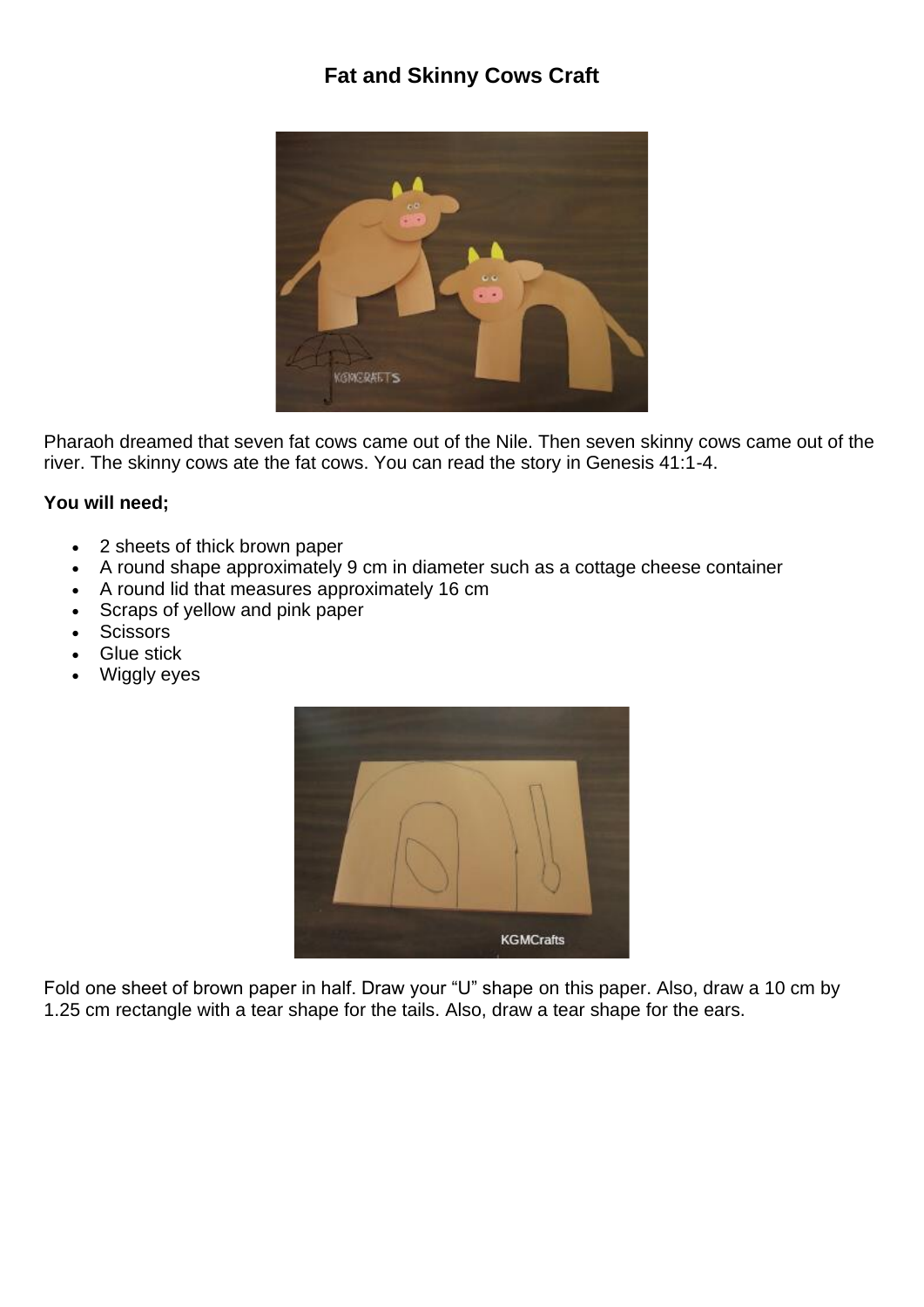

On the other sheet of brown paper draw the two 9 cm circles, two 6 cm tear shapes, and a 16 cm circle.



Cut two small rectangles from pink paper. Fold each of the rectangles in half and round the corners to make the noses.



From yellow paper cut two 5 cm by 4 cm rectangles. On each rectangle draw a "U" shape. Taper the ends to a point. This will be the horns.